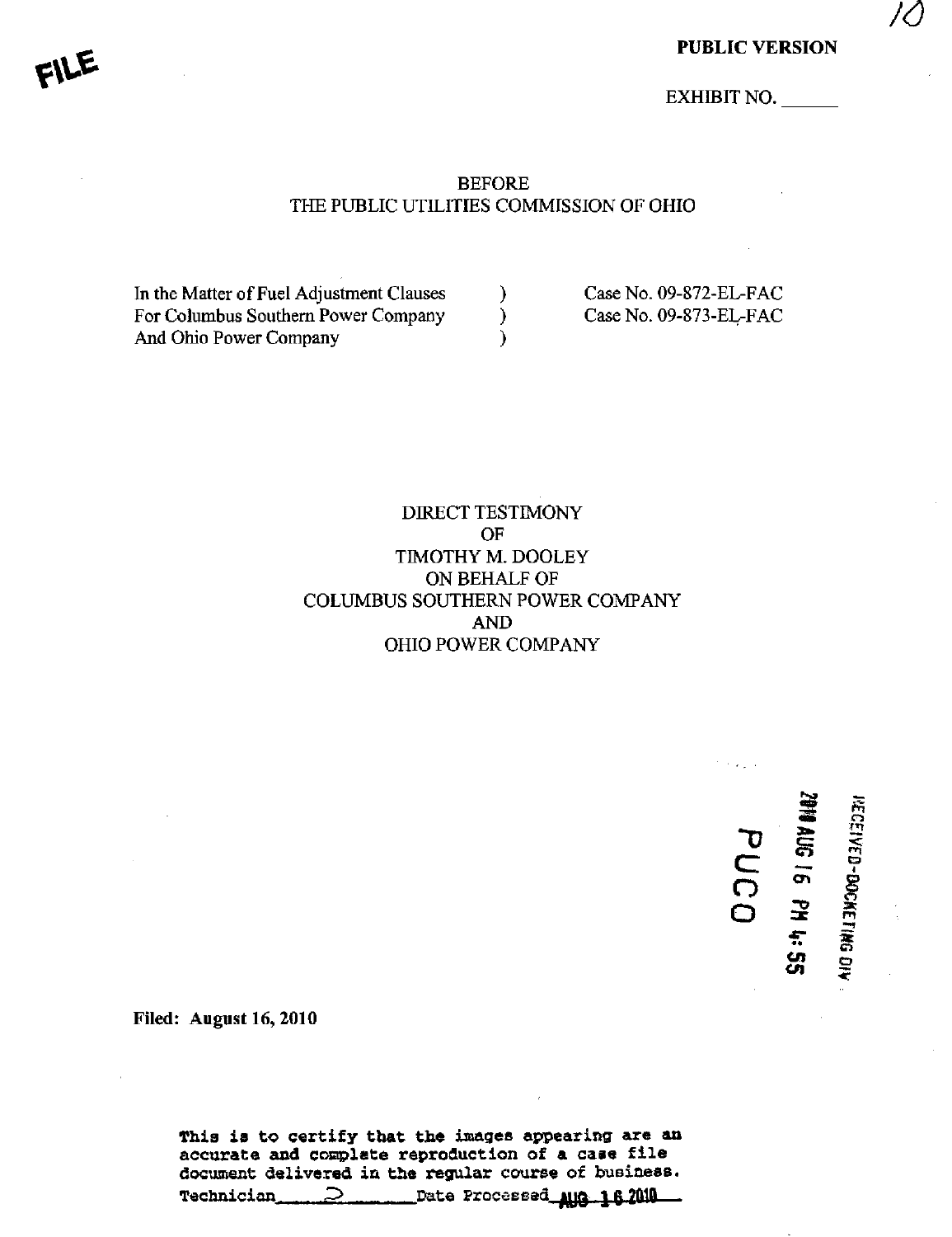## INDEX TO DIRECT TESTIMONY OF TIMOTHY M. DOOLEY CASE NO. 09-872-EL-FAC and 09-873-EL-FAC

## Page No.

| 2. |  |
|----|--|
|    |  |
|    |  |

 $\sim 10^7$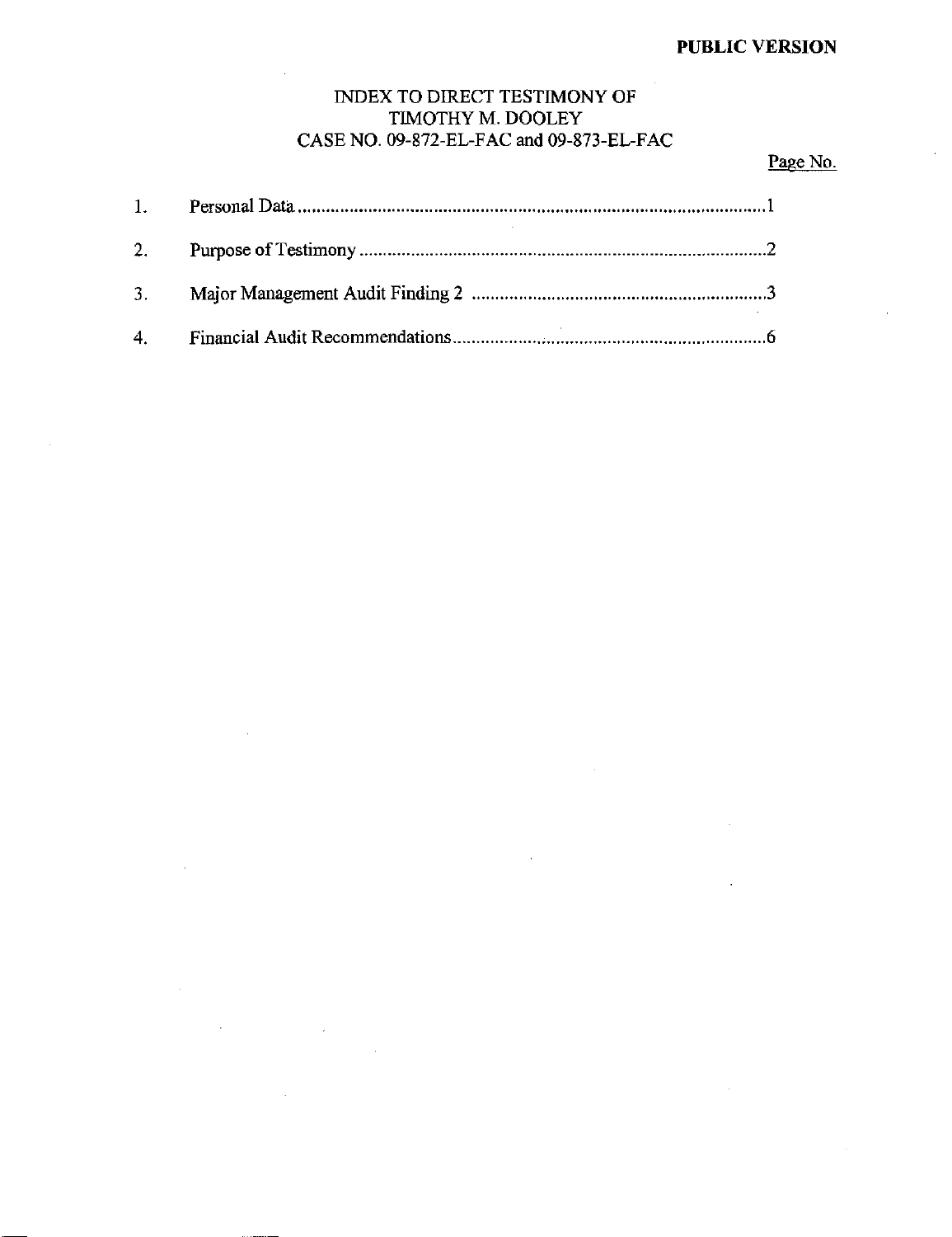## BEFORE THE PUBLIC UTILITIES COMMISSION OF OHIO DIRECT TESTIMONY OF TIMOTHY M, DOOLEY ON BEHALF OF COLUMBUS SOUTHERN POWER COMPANY AND OHIO POWER COMPANY IN CASE NOS. 09-0872-EL-FAC AND 09-873-EL-FAC

| $\mathbf{1}$     |    | PERSONAL DATA                                                                      |
|------------------|----|------------------------------------------------------------------------------------|
| $\overline{2}$   | Q. | PLEASE STATE YOUR NAME, POSITION AND BUSINESS ADDRESS.                             |
| 3                | A. | My name is Timothy M. Dooley. I am employed by the American Electric Power         |
| $\boldsymbol{4}$ |    | Service Corporation ("AEPSC"), a subsidiary of American Electric Power             |
| 5                |    | Company, Inc. ("AEP"), in the Utility Energy & Commercial Accounting group         |
| $\epsilon$       |    | as Director of Energy Accounting and Reporting. My business address is 155         |
| 7                |    | West Nationwide Boulevard, Columbus, Ohio 43215.                                   |
| 8                | Q. | PLEASE BRIEFLY DESCRIBE YOUR EDUCATIONAL BACKGROUND                                |
| 9                |    | AND PROFESSIONAL AFFILIATIONS.                                                     |
| 10               | A. | I graduated from Cleveland State University in 1985 receiving a Bachelor of        |
| 11               |    | Business Administration in Accounting. I am a Certified Public Accountant in       |
| 12               |    | the State of Ohio, and I am a member of the American Institute of Certified Public |
| 13               |    | Accountants.                                                                       |
| 14               | Q. | PLEASE DESCRIBE YOUR PROFESSIONAL BACKGROUND.                                      |
| 15               | A. | In 1985 I joined AEPSC as an internal auditor and through 1997 held various        |
| 16               |    | financial/operational and IT internal audit positions. In 1998 I transferred to    |
| 17               |    | Accounting Policy & Research where I held staff accounting positions through       |
| 18               |    | 2001. In 2002 I became a Manager in Utility Energy & Commercial Accounting.        |

 $\mathbf{1}$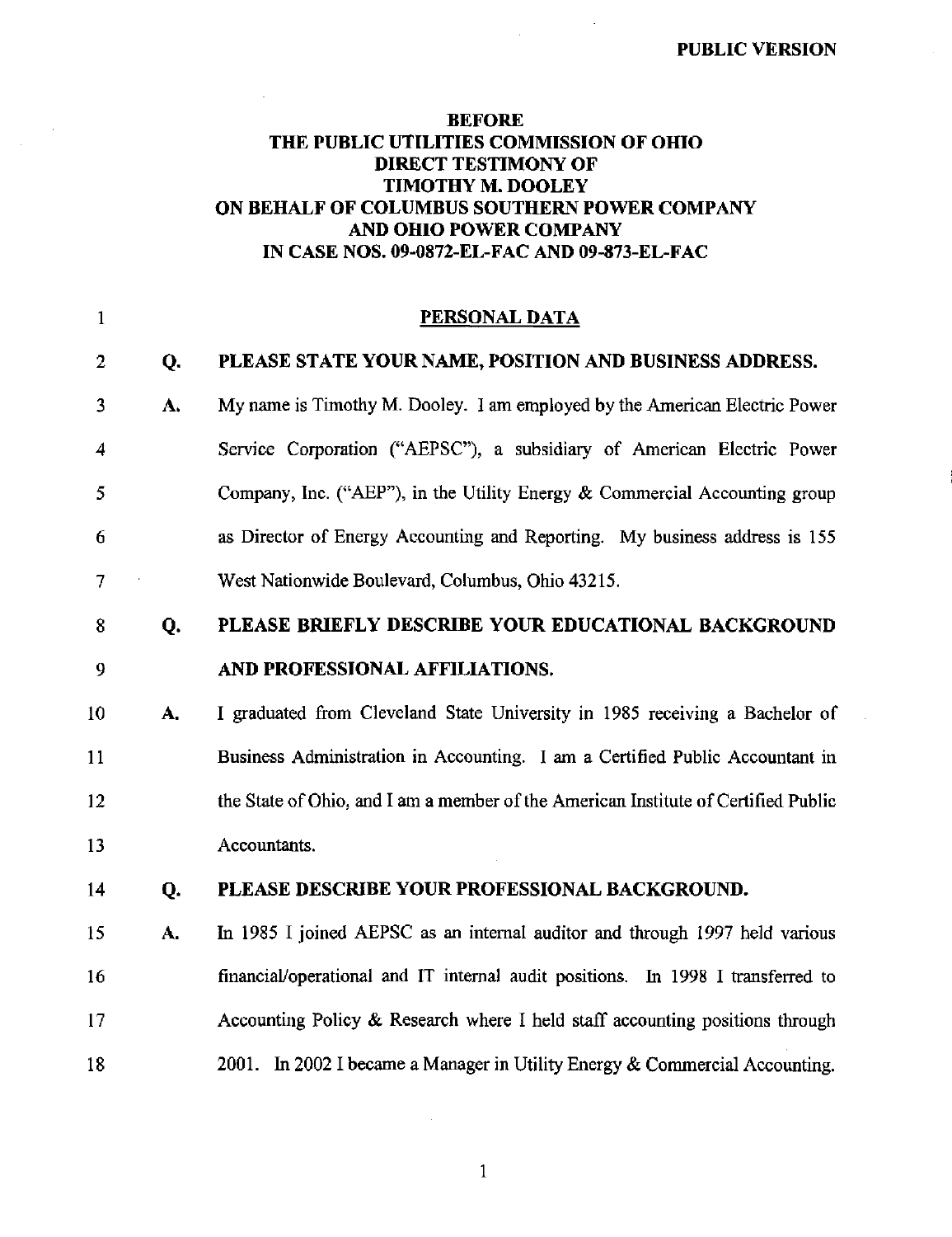1 I assumed my current position. Director of Energy Accounting and Reporting, in 2 March 2007.

# 3 Q. WHAT ARE YOUR PRINCIPAL AREAS OF RESPONSIBILITY AS 4 DIRECTOR OF ENERGY ACCOUNTING AND REPORTING FOR 5 AEPSC?

- 6 A. I am responsible for the accounting and reporting of fuel, consumables, and 7 emission allowances for the generation business units of AEP's eastern and 8 westem operating companies, which includes respective transactions for power 9 plants owned and operated by Columbus Southem Power (CSP), Ohio Power 10 (OPCo), Indiana Michigan Power Company, Kentucky Power Company, 11 Appalachian Power Company, Public Service of Oklahoma, and Southwestern 12 Electric Power Company. I am also responsible for the accounting and reporting 13 of deferred fuel for the eastem operating companies, including the Fuel 14 Adjustment Clause (FAC) for OPCo and CSP.
- 15
- 

### 16 PURPOSE OF TESTIMONY

## 17 Q. WHAT IS THE PURPOSE OF YOUR DIRECT TESTIMONY IN THIS 18 **PROCEEDING?**

19 A. The purpose of my direct testimony is to describe OPCo's accounting for certain 20 fuel-related transactions referred to in Major Management Audit Finding 2, and to 21 address Financial Audit Recommendations 1, 2, 3, 6.c, 6.d, 6.h, and 6.i in Energy 22 Ventures Analysis, Inc.'s (EVA) Report of the Management/Performance and

 $\overline{2}$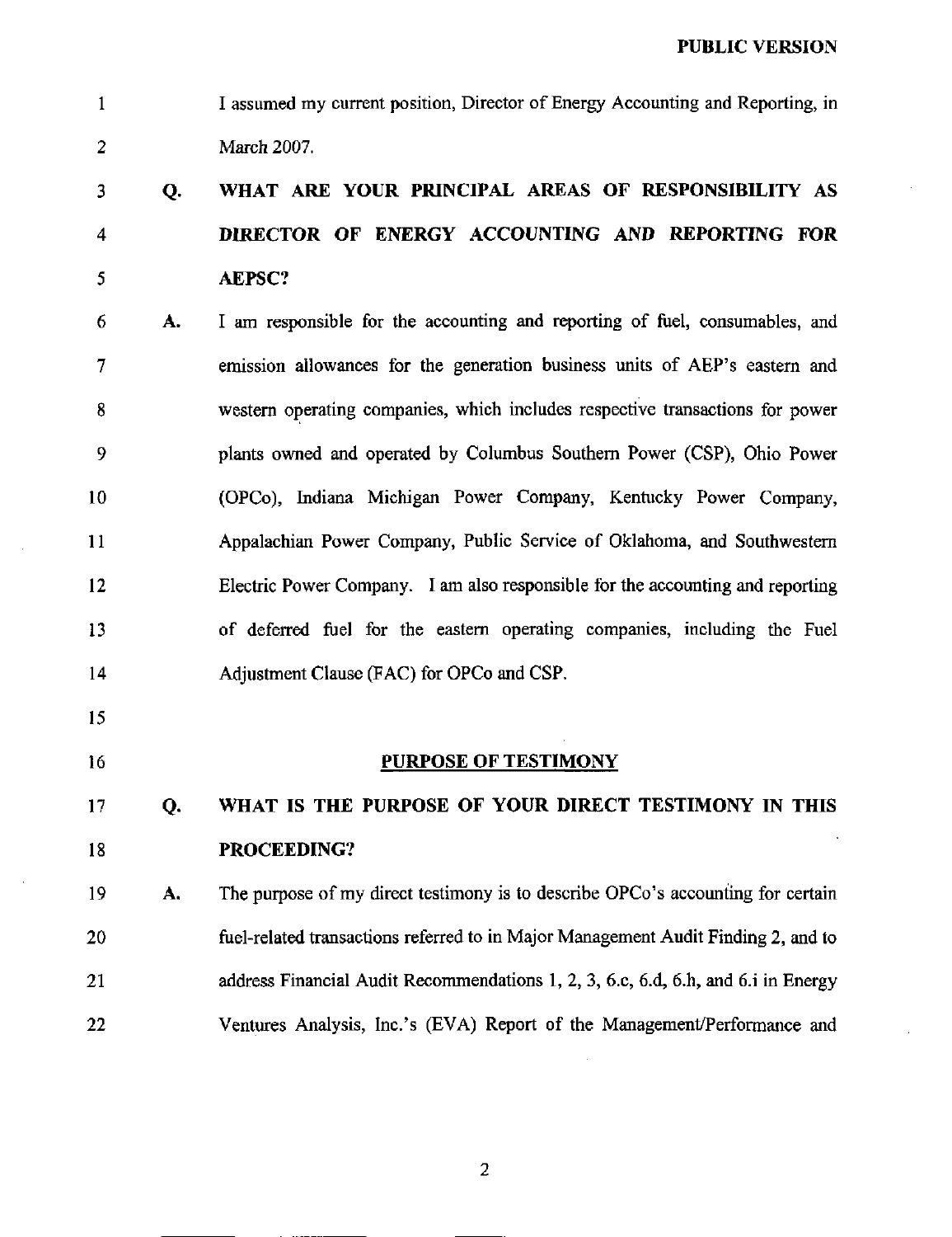1 Financial Audits of the FAC of the Columbus Southem Power Company and the 2 Ohio Power Company, dated May 14,2010.

3

### 4 MAJOR MANAGEMENT AUDIT FINDING 2

5 Q. HOW DID OPCO ACCOUNT FOR THE 2008 COAL CONTRACT 6 SETTLEMENT WITH A COAL SUPPLIER WHERE OPCO RECEIVED 7 A NOTE RECEIVABLE AND RESERVE MINERAL RIGHTS 8 REFERRED TO IN MAJOR MANAGEMENT AUDIT FINDING 2 ON 9 PAGE 1-5 OF THE AUDIT REPORT AND DISCUSSED IN DIRECT 10 **TESTIMONY OF COMPANIES WITNESS RUSK?** 

11 **A.** Per the subject settlement agreement with a coal supplier, OPCo received a note 12 receivable from a coal supplier for \$ | million with separate payments of \$ 13 million to be made January 15, 2008, July 15, 2008, and January 15, 2009, and 14 also received mineral and real property interests (coal reserves) with an appraised 15 value of \$| million.

16 In the first quarter of 2008, OPCo recorded a debit to cash (Account 131) for the 17 cash receipt of the first \$ | million payment, a debit of \$ | million to note 18 receivable (Account 141), and a debit to non-utility property (Account 121) for 19 the coal reserve property estimated value of \$ million. Offsetting credits 20 were recorded as follows: a credit to Other Deferred Credits (Account 253) for 21  $\frac{1}{\sqrt{2}}$   $\frac{1}{\sqrt{2}}$  million and a credit to fuel expense (Account 501) for  $\frac{1}{\sqrt{2}}$  million. The 22 2008 credit to fuel expense represents the value of the contract settlement not 23 attributable to future coal delivery commitments under the new 2008 contract

 $\overline{\mathbf{3}}$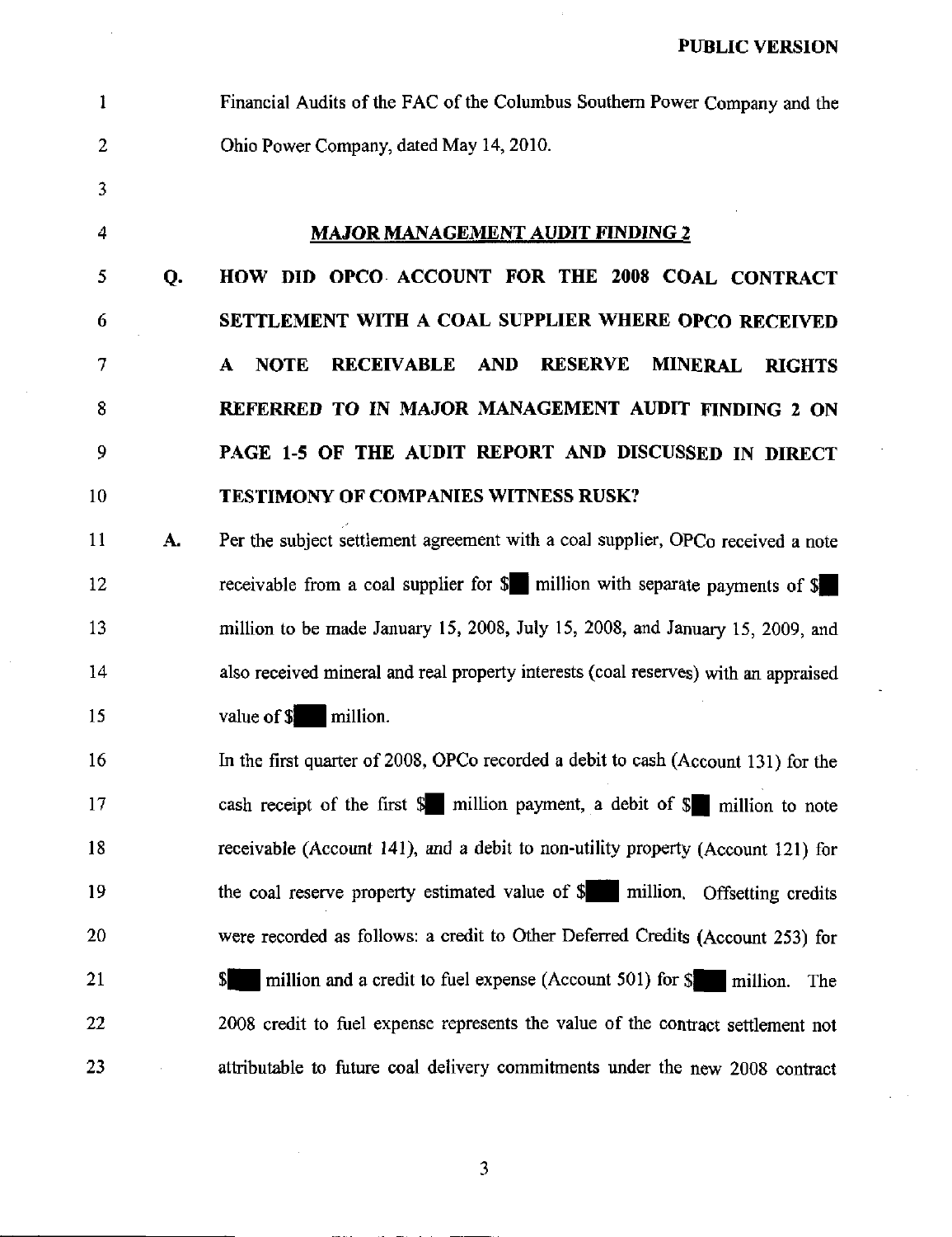1 with the coal suppher. At December 31, 2008, the deferred credit balance for the 2 settlement in Account 253 was  $\delta$  | million (with  $\delta$  | million estimated as the 3 current portion for 2009, and \$ B million estimated as the long-term portion for 4 2010). The deferred credit balance reflects the net present value of the price 5 differentials for the future coal deliveries of 2009 and 2010 coal commitments 6 when comparing the original contract (terminated under the settlement) and the 7 new 2008 contract.

8 In July 2008 and January 2009, OPCo received from the coal supplier separate 9 S | miUion payments to reduce the note receivable. These were recorded as 10 credits to Account 141.

# 11 Q. WAS A PORTION OF THE AFFORMENTIONED SETTLEMENT 12 CREDITED TO COAL FUEL INVENTORY AND THEREBY SUBJECT 13 **TO THE FAC?**

14 A. Yes, beginning in 2009 as coal was dehvered under the new 2008 contract to 15 OPCo's generating plants, portions of the settlement balance in Account 253, 16 deferred credits, were amortized as credits to Account 151, Fuel Stock (coal 17 inventory). Through 2009, \$ | million of the previously deferred settlement 18 amount was credited to Account 151. The remaining balance, as of December 19 31, 2009, of  $\frac{1}{2}$  million is expected to be amortized to Account 151 by the end of 20 2010.

## 21 Q. HOW DID OPCO ACCOUNT FOR THE \$ MILLION "

<sup>22</sup> TO A COAL SUPPLIER IN JUNE 2008 THAT 23 PROVIDED THE COAL SUPPLIER IMMEDIATE FINANCIAL

 $\overline{\mathbf{4}}$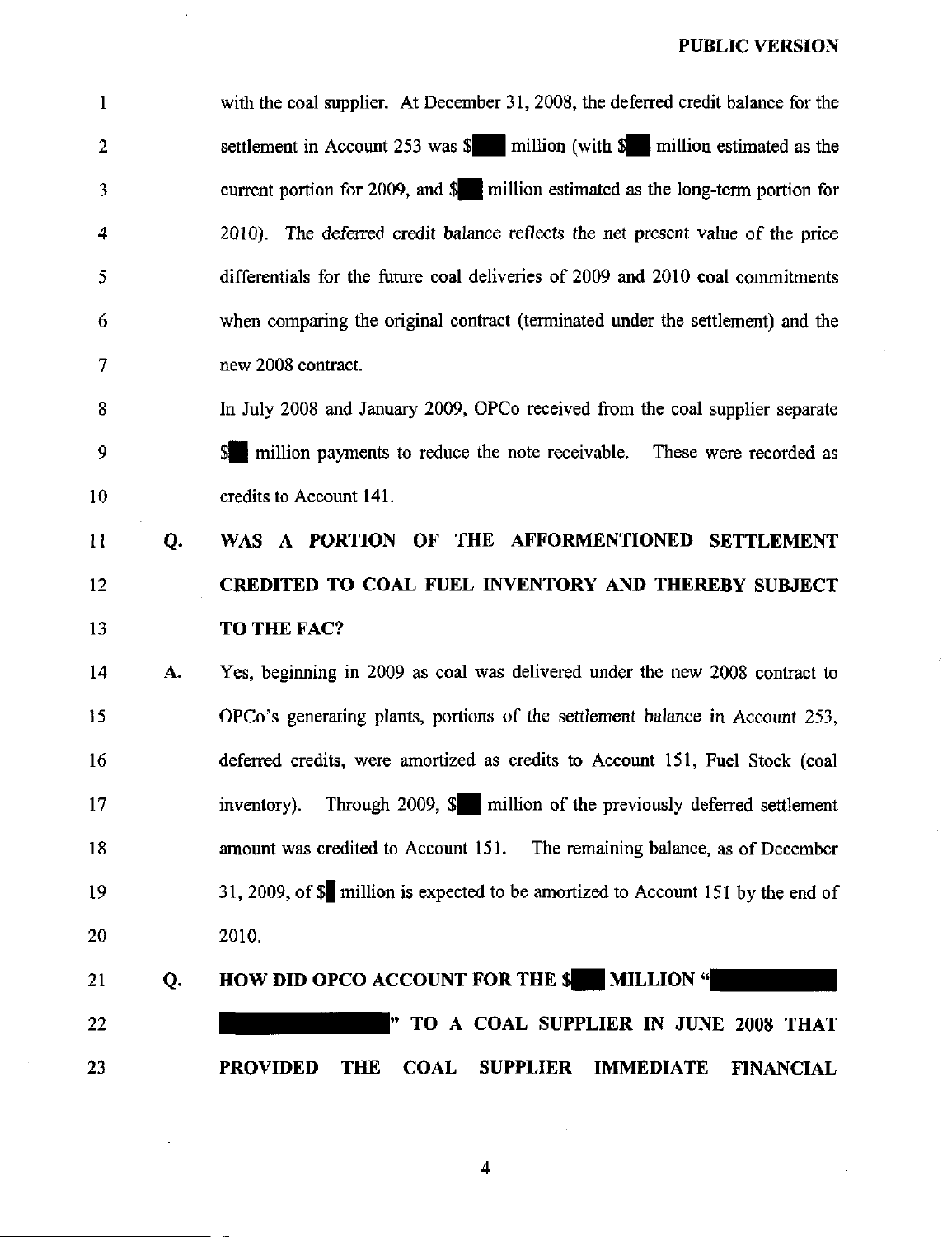| $\mathbf{1}$            |    | ASSISTANCE REFERENCED ON PAGE 2-22 OF AUDIT REPORT AND                          |
|-------------------------|----|---------------------------------------------------------------------------------|
| 2                       |    | DISCUSSED IN DIRECT TESTIMONY OF COMPANIES WITNESS                              |
| $\overline{\mathbf{3}}$ |    | <b>RUSK?</b>                                                                    |
| 4                       | A. | In June 2008, OPCo recorded the subject payment to Account 501, fuel consumed   |
| 5                       |    | (expense). The payment related to coal previously delivered and consumed in the |
| 6                       |    | second quarter of 2008.                                                         |
| 7                       | Q. | WAS THE AFFORMENTIONED PAYMENT TO COAL SUPPLIER AND                             |
| 8                       |    | <b>RESULTING FUEL EXPENSE REFLECTED IN OPCO'S FAC COSTS?</b>                    |
| 9                       | A. | No. This fuel expense was incurred in 2008 prior to the FAC.                    |
| 10                      | Q. | HOW DID OPCO ACCOUNT FOR THE \$PER TON "ONGOING                                 |
| 11                      |    | FINANCIAL ASSISTANCE" PAYMENTS TO A COAL SUPPLIER FOR                           |
| 12                      |    | <b>COAL DELIVERED IN 2009 AS REFERENCED ON PAGES 1-5 AND 2-23</b>               |
| 13                      |    | OF THE AUDIT REPORT AND DISCUSSED IN DIRECT TESTIMONY                           |
| 14                      |    | OF COMPANIES WITNESS RUSK?                                                      |
| 15                      | A. | OPCo paid and charged the cost of the subject financial assistance agreement    |
| 16                      |    | adder to Account 151, Fuel Stock, as coal was delivered to OPCo. Payments for   |
| 17                      |    | this agreement adder ceased for deliveries after December 15, 2009.             |
| 18                      | Q. | WAS THE ABOVE DESCRIBED ACCOUNTING IN ACCORDANCE                                |
| 19                      |    | WITH GENERALLY ACCEPTED ACCOUNTING PRINCIPLES (GAAP)                            |
| 20                      |    | AND THE FERC UNIFORM SYSTEM OF ACCOUNTS?                                        |
| 21                      | A. | Yes.                                                                            |

 $\mathcal{S}_{\mathcal{S}}$ 

 $\sim$ 

 $\Delta \chi$  .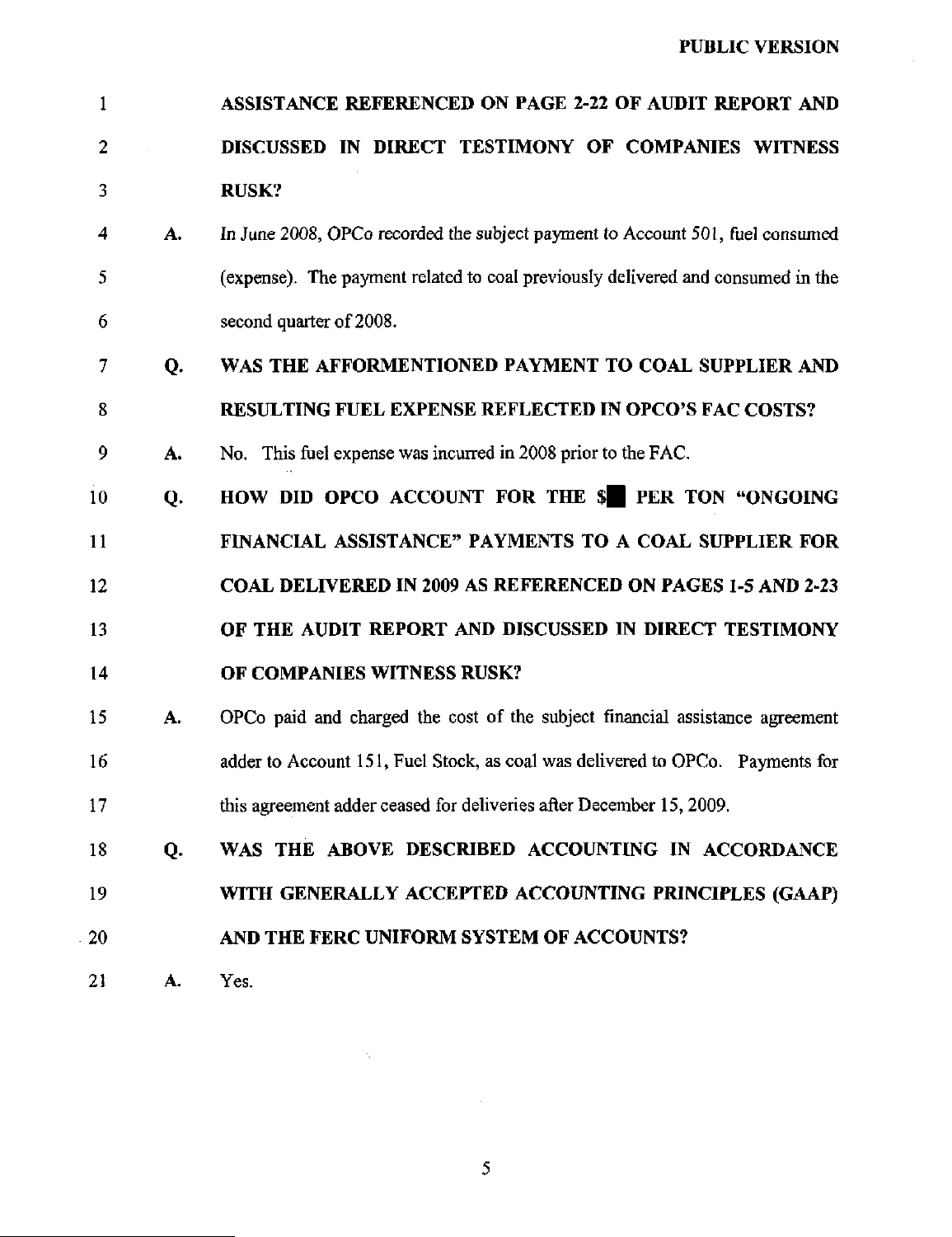| $\mathbf{1}$   | Q. | ARE ALL COAL COSTS CHARGED TO ACCOUNT 151, FUEL STOCK,                                                       |
|----------------|----|--------------------------------------------------------------------------------------------------------------|
| $\overline{2}$ |    | <b>THE</b><br>UNDER/OVER RECOVERY<br><b>INCLUDED</b><br>IN<br><b>FAC</b><br><b>THAT</b>                      |
| 3              |    | <b>COMMENCED JANUARY 1, 2009?</b>                                                                            |
| 4              | A. | No. Only the Ohio FAC retail portion of OPCo's and CSP's fuel expense                                        |
| 5              |    | (consumption) is subject to FAC under/over recovery.                                                         |
| 6              |    |                                                                                                              |
| 7              |    | <b>FINANCIAL AUDIT RECOMMENDATIONS</b>                                                                       |
| 8              | Q. | <b>DOES</b><br><b>AEPSC</b><br><b>AGREE</b><br><b>WITH</b><br><b>THE</b><br><b>FINANCIAL</b><br><b>AUDIT</b> |
| 9              |    | RECOMMENDATIONS 1, 2, AND 3 ON PAGE 1-7 OF THE AUDIT                                                         |
| 10             |    | <b>REPORT?</b>                                                                                               |
| 11             | A. | Yes.                                                                                                         |
| 12             | Q. | <b>AGREE</b><br><b>DOES</b><br><b>AEPSC</b><br><b>WITH</b><br><b>THE</b><br><b>FINANCIAL</b><br><b>AUDIT</b> |
| 13             |    | RECOMMENDATIONS 6.c. AND 6.d ON PAGE 1-8 OF THE AUDIT                                                        |
| 14             |    | <b>REPORT?</b>                                                                                               |
| 15             | A. | Yes. River Transportation Division (RTD) has made all necessary changes to                                   |
| 16             |    | correct the Working Capital Requirement for 2008 and 2009, and will                                          |
| 17             |    | appropriately credit the applicable operating companies, including OPCo, as a                                |
| $18$ .         |    | result of these changes. Documentation will be available for next year's audit.                              |
| 19             | Q. | <b>WITH</b><br><b>THE</b><br><b>DOES</b><br><b>AEPSC</b><br><b>AGREE</b><br><b>FINANCIAL</b><br><b>AUDIT</b> |
| 20             |    | RECOMMENDATIONS 6.h AND 6.i ON PAGE 1-9 OF THE AUDIT                                                         |
| 21             |    | <b>REPORT?</b>                                                                                               |

 $\epsilon$ 

 $\overline{6}$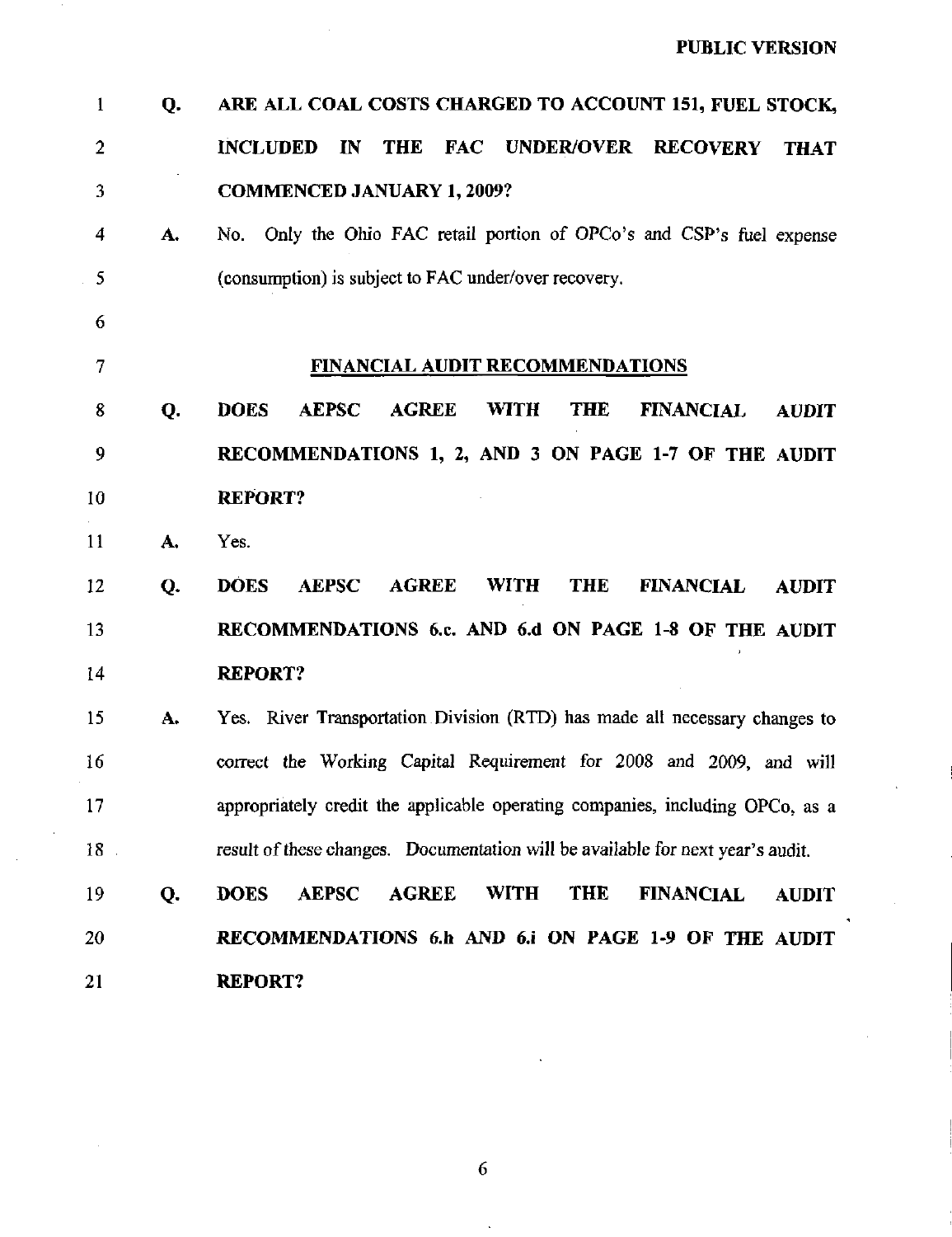1 A. Yes. AEPSC wiU provide explanations as to how RTD's income tax expense and 2 accumulated deferred income taxes are accounted for in preparation for the next 3 audit.

## 4 Q. DOES THIS CONCLUDE YOUR DIRECT TESTIMONY?

- 5 A. Yes.
- 6 7

 $\hat{\boldsymbol{\beta}}$